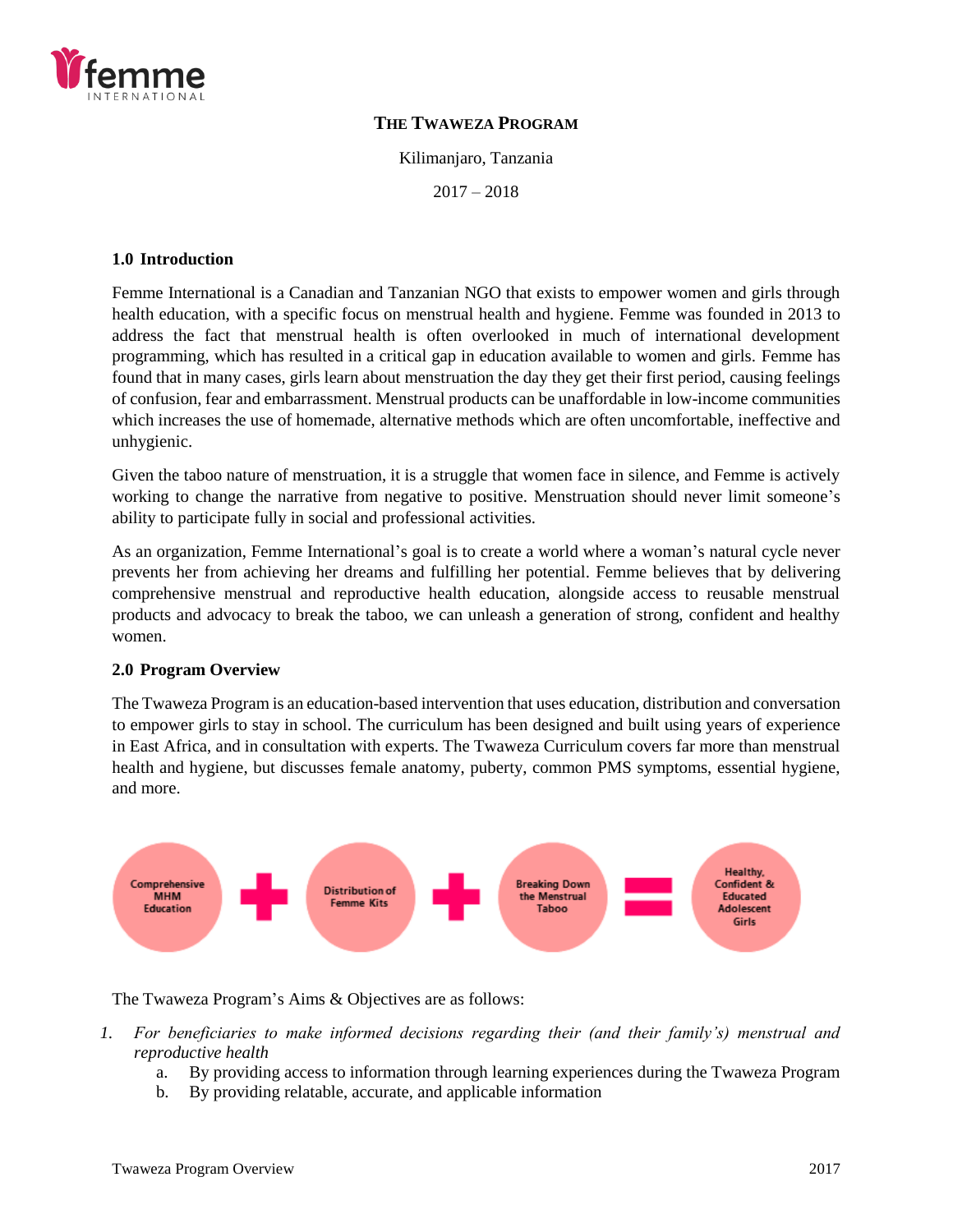

- c. By providing opportunities for beneficiaries to acquire knowledge from interdisciplinary learning experiences
- d. By providing beneficiaries with a reusable option for menstrual management
- *2. To break down reproductive stigmas and taboos*
	- a. By challenging myths with accurate information and therefore, debunking taboos
	- b. By creating an environment where everyone feels comfortable to address all related health topics
	- c. By opening up conversations with males and females about menstrual and reproductive health
	- d. By encouraging participants to use the acquired knowledge to gain confidence in their bodies and speak positively about menstruation
- *3. To increase beneficiaries' knowledge of reproductive and menstrual health* 
	- a. By providing opportunities to access information through the Twaweza Program
	- b. Through facilitated interdisciplinary learning experiences that are interactive and inclusive
	- c. By providing relatable, accurate, and applicable information
- *4. To reduce the negative effects that menstruation has on participation in all aspects of life*
	- a. Through learning experiences, beneficiaries can use the acquired knowledge to increase their body confidence so that attending and participating in school or work during their menstruation is not an issue
	- b. By speaking openly and positively about menstruation, hence normalizing menstruation and breaking the hindering culture of silence
	- c. By providing Femme Kits containing a reusable method of menstrual management that is safe and sustainable
	- d. Ensuring school staff and community members are equipped to positively support youth during puberty and menstruation

The program has two main components – education and distribution. The workshop is typically delivered directly in secondary schools by a highly trained Tanzanian Facilitator, and takes about four hours to complete. Every student who participates in the workshop receives a Femme Kit, which is designed to contain everything a girl needs to manage her period in a safe and sustainable way. The central component to these Kits are a reusable menstrual product – either reusable pads of a menstrual cup. Both options are safe and comfortable to use, and both remove the financial burden of menstruation.

The Twaweza Program logic model (below) outlines the programs ultimate goal of improving the quality of life of adolescent girls, and details the activities and steps to be taken in order to achieve this.

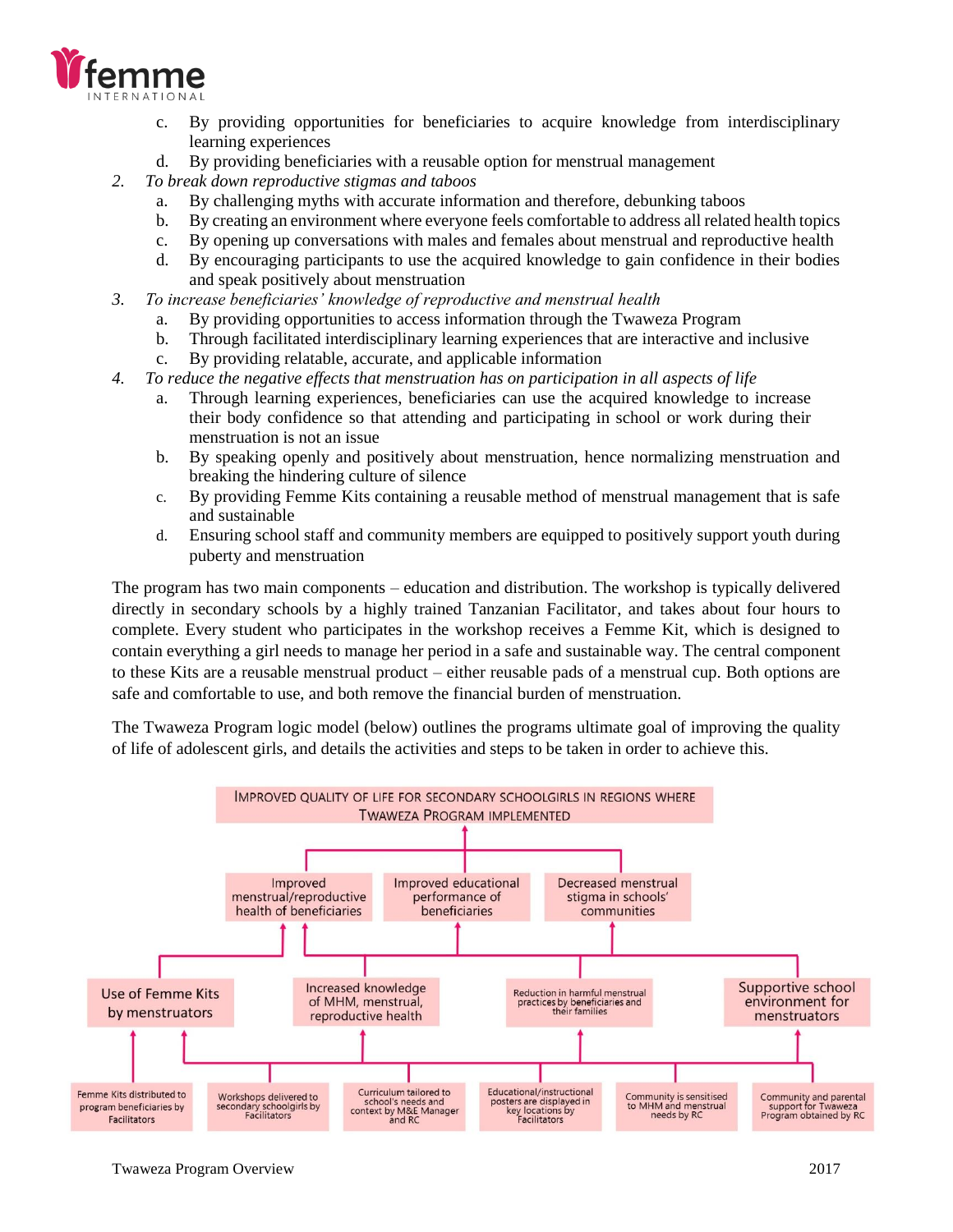

The Twaweza Program is unique in several ways. Unlike many menstrual health interventions, the curriculum content goes much beyond the menstrual cycle, as it is essential that girls have an in-depth understanding of how their period fits into their larger reproductive health. Given that adolescent pregnancy in Tanzania is at 27% (Unicef), ensuring girls understand the relationship between menstruation and pregnancy, as well as learning how to protect themselves, is essential.

Additionally, offering a choice of products is unique, and ensures that participants are given agency and control over this decision. The use of menstrual cups is also unique, but Femme recognizes that this product is not ideal for everyone, which is why offering a choice between the cup and reusable pads is so important.

# **3.0 Projected Outcomes**

Short term impacts of the Twaweza Program include:



Long term impacts of the Twaweza Program include:



Since 2013, Femme has implemented the Twaweza Program with nearly 11,000 women and girls in Kenya and Tanzania, and has seen excellent results in product uptake, improved academic performance, and improved self-confidence and comfort.